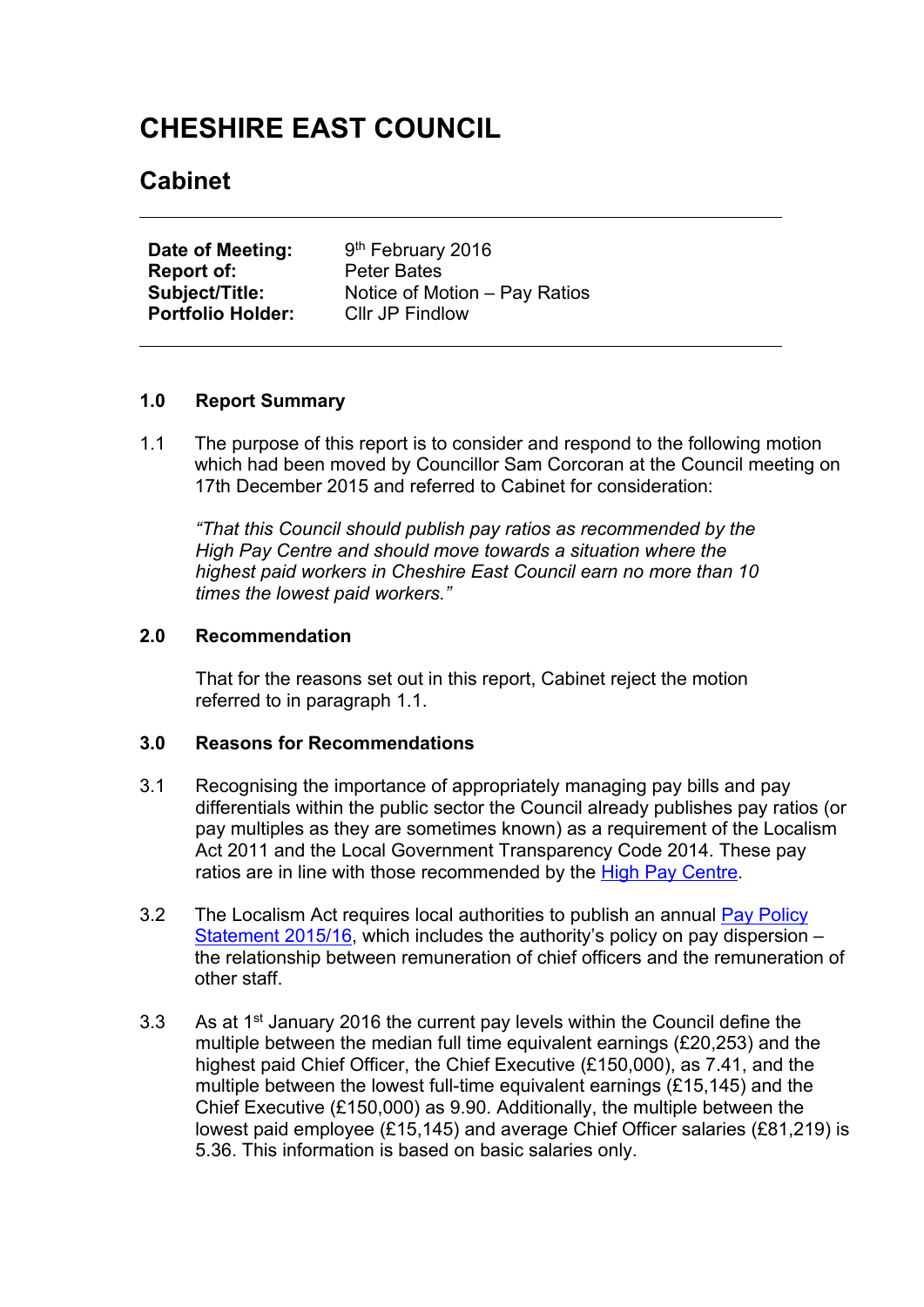- 3.4 In addition local authorities must, under the Transparency Code, publish the pay multiple on their [website](http://www.cheshireeast.gov.uk/council_and_democracy/council_information/transparency.aspx), defined as the ratio between the highest paid total taxable earnings (the Chief Executive) for the given financial year. The median earnings figure of the whole of the authority's workforce as at 31st March 2015 is **1:7.2**. Other pay multiples are also provided including the ratio between highest and lowest paid workers, which, as at 31st March 2015 was **1:11.9**. This ratio is expected to reduce to around 1:10.7 by 31st March 2016 due to the introduction of the Living Wage supplement for lowest paid staff on 1<sup>st</sup> November 2015.
- 3.5 To put these figures in context, a number of public and private sector organisations share their pay ratios via a pay [compare](https://www.paycompare.org.uk/pay-multiples/) website. When comparing the Council's pay ratios in paragraph 3.4 above with the information available on the site, the Council's pay ratios are mid range when compared with other unitary authorities suggesting that the pay differentials are fair and reasonable.
- 3.6 Local Government walks a fine line in that it must create value for citizens by attracting and retaining talented individuals - otherwise it will become a second class sector of the economy. But equally it has to be vigilant and rigorous about ensuring value for money.
- 3.7 As such the Council does not however explicitly set the remuneration of any individual or group of posts by reference to a simple multiple of another post or group of posts. The use of multiples although a helpful indicator cannot fully capture the complexities of a dynamic and highly varied workforce in terms of job content and skills required or the demands of the external job market.

#### **4.0 Wards Affected**

4.1 This report does not have a major effect on Council Wards

# **5.0 Local Ward Members**

5.1 This report has no effect on Ward Members

#### **6.0 Policy Implications**

6.1 As previously outlined the Council is required to publish a Pay Policy Statement which sets out its position with regards to pay for its staff, particularly Chief Officers.

# **7.0 Implications for Rural Communities**

7.1 There are no implications for rural communities.

# **8.0 Financial Implications**

8.1 Not applicable.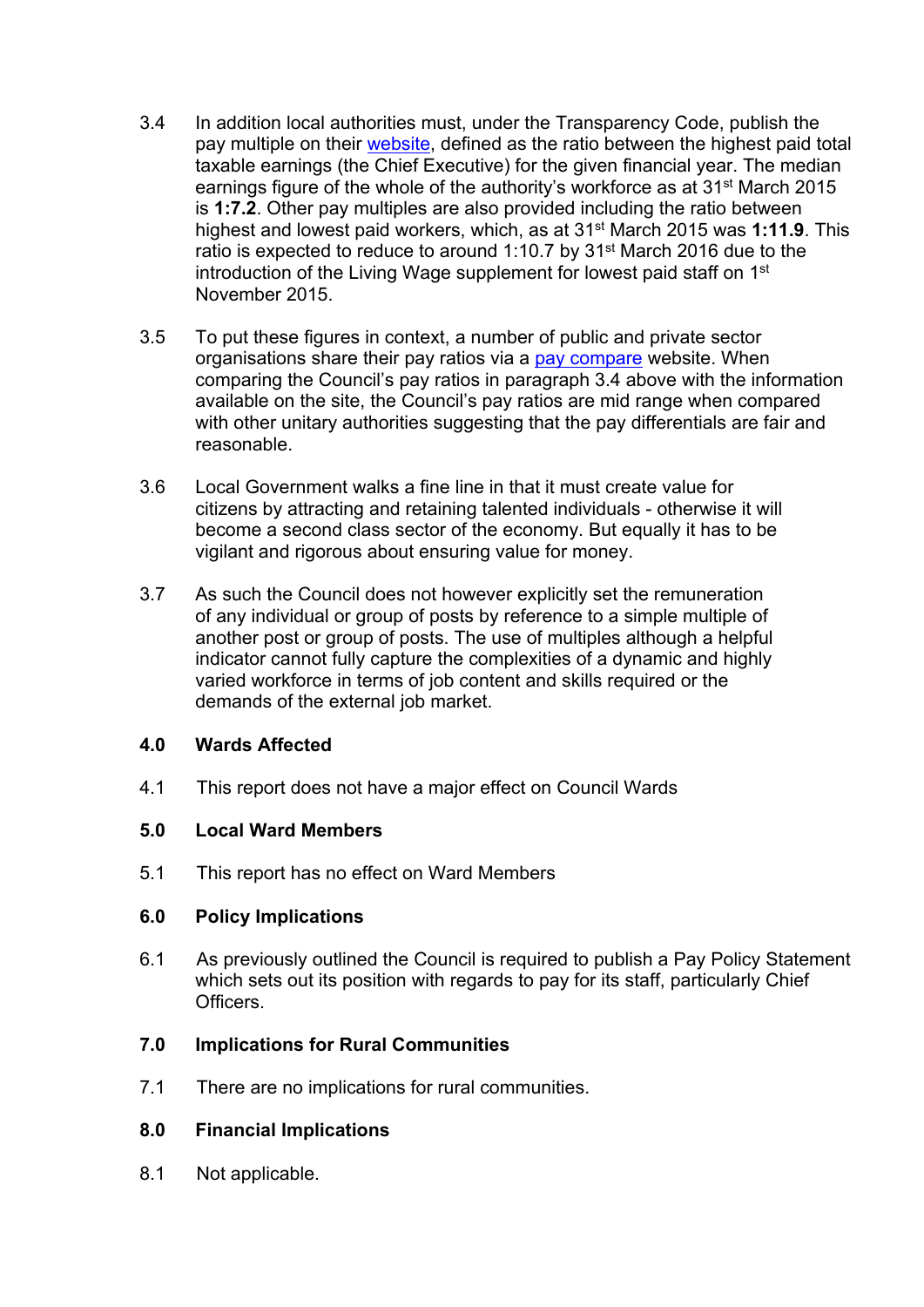# **9.0 Legal Implications**

9.1 There are no legal implications at this stage as no change to the current Council policies and procedures are proposed.

# **10.0 Risk Management**

10.1 Pay ratios (or pay multiples) are a way of measuring and tracking pay dispersion, enabling the Council to compare trends over time with other Councils and identify any potential areas of inequality or unfairness.

# **11.0 Background**

- 11.1 The High Pay Centre is an independent, non-party think tank established to monitor pay at the top of the income distribution. The Centre advocates identifying and monitoring the pay ratio between the top and the median in a business or organisation as this type of benchmark that can help businesses manage their position on pay and reduce inequality.
- 11.2 The Hutton Review of Fair Pay also recommended that the most appropriate pay multiple to track is that of top executive earnings to the median earnings of each organisation's workforce for the following reasons:
	- Median earnings are more representative of the pay of the whole of an organisation's employees, so a median-based multiple would be a more appropriate mechanism for linking executive pay to that of the wider workforce.
	- A multiple based upon median earnings would be less sensitive to changes in the bottom of the workforce structure, and so would be less susceptible to manipulation, for example through the outsourcing of low-paid workers.
- 11.3 The Council recognises the importance of paying a living wage to all staff and has already implemented an hourly living wage of £7.85 in November 2015 to employers and agency workers. This is above the Chancellors living wage from April 2016 of £7.20 which will become in effect the new National Wage for UK employers that employers are legally obligated to pay.
- 11.4 Future increases to the Chancellors Living wage from April 2017 will be guided by the Low Pay Commission (who currently set the national minimum wage). There were 447 employees / 109 FTE (excluding casuals) paid at the CEC Living Wage, across grades 1, 2 and 3, on 1<sup>st</sup> January 2016.